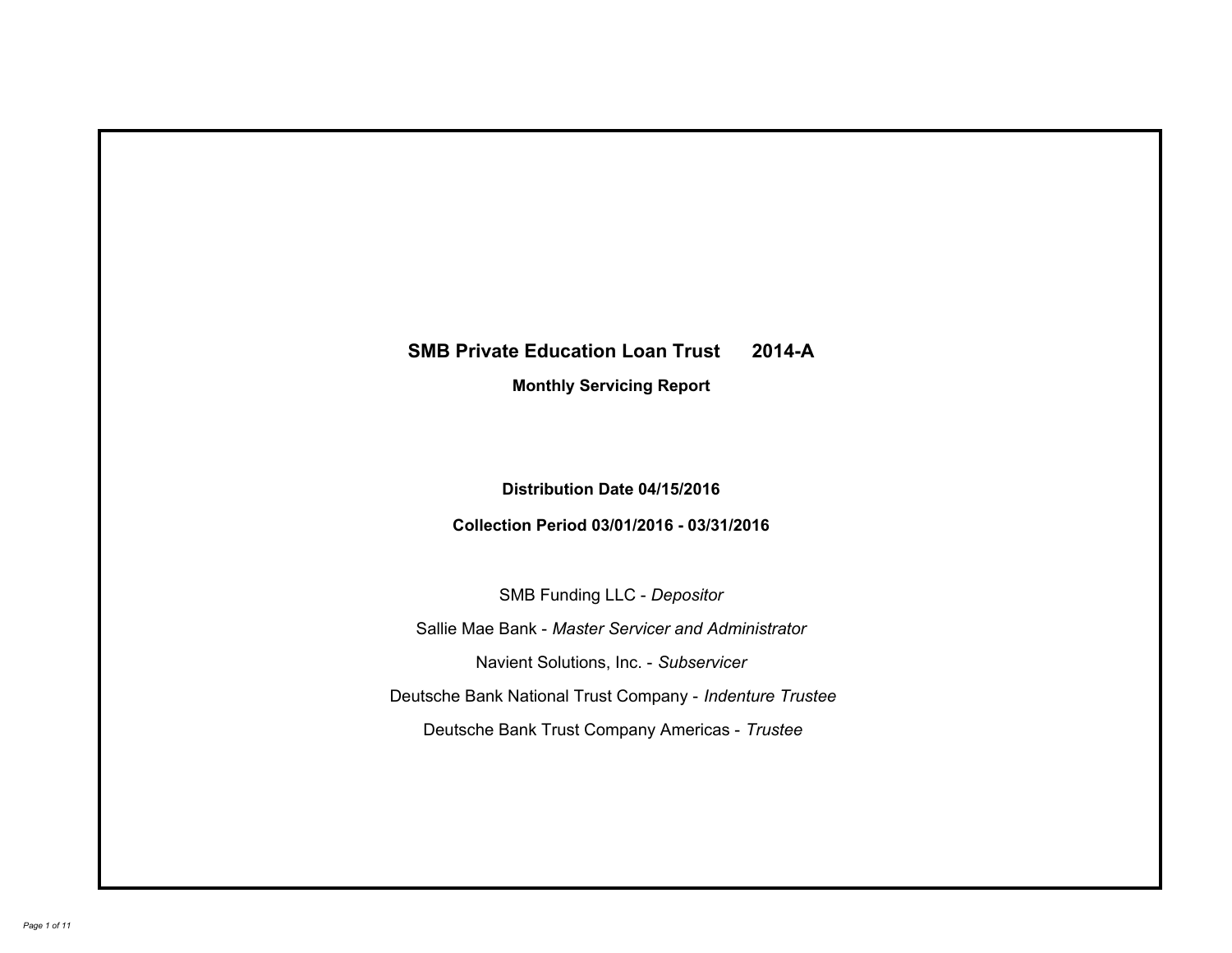|  |  |  | <b>Deal Parameters</b> |  |
|--|--|--|------------------------|--|
|--|--|--|------------------------|--|

| Α | <b>Student Loan Portfolio Characteristics</b>   |                   | 08/07/2014       | 02/29/2016       | 03/31/2016       |
|---|-------------------------------------------------|-------------------|------------------|------------------|------------------|
|   | <b>Principal Balance</b>                        |                   | \$361,523,983.59 | \$329,270,384.83 | \$326,098,527.96 |
|   | Interest to be Capitalized Balance              |                   | 17,313,307.43    | 15,090,501.05    | 15,147,820.20    |
|   | Pool Balance                                    |                   | \$378,837,291.02 | \$344,360,885.88 | \$341,246,348.16 |
|   | Weighted Average Coupon (WAC)                   |                   | 7.81%            | 7.84%            | 7.83%            |
|   | Weighted Average Remaining Term                 |                   | 138.29           | 138.52           | 139.03           |
|   | Number of Loans                                 |                   | 33,555           | 29,953           | 29,594           |
|   | Number of Borrowers                             |                   | 26,651           | 23,438           | 23,174           |
|   | Pool Factor                                     |                   |                  | 0.908994162      | 0.900772855      |
|   | Since Issued Total Constant Prepayment Rate (1) |                   |                  | 6.15%            | 6.28%            |
| B | <b>Debt Securities</b>                          | <b>Cusip/Isin</b> | 03/15/2016       |                  | 04/15/2016       |
|   | A1                                              | 784456AA3         | \$57,177,195.81  |                  | \$53,041,697.90  |
|   | A <sub>2</sub> A                                | 784456AB1         | \$68,000,000.00  |                  | \$68,000,000.00  |
|   | A <sub>2</sub> B                                | 784456AC9         | \$68,000,000.00  |                  | \$68,000,000.00  |
|   | A <sub>3</sub>                                  | 784456AD7         | \$50,000,000.00  |                  | \$50,000,000.00  |
|   | В                                               | 784456AE5         | \$36,000,000.00  |                  | \$36,000,000.00  |
|   | C                                               | 784456AF2         | \$42,000,000.00  |                  | \$42,000,000.00  |
|   |                                                 |                   |                  |                  |                  |
| C | <b>Certificates</b>                             | Cusip/Isin        | 03/15/2016       |                  | 04/15/2016       |
|   | <b>Excess Distribution</b>                      | 784456AG0         | \$100,000.00     |                  | \$100,000.00     |
|   |                                                 |                   |                  |                  |                  |
| D | <b>Account Balances</b>                         |                   | 03/15/2016       |                  | 04/15/2016       |
|   | Reserve Account Balance                         |                   | \$958,735.00     |                  | \$958,735.00     |
|   |                                                 |                   |                  |                  |                  |
| E | <b>Asset / Liability</b>                        |                   | 03/15/2016       |                  | 04/15/2016       |
|   | Overcollateralization Percentage *              |                   | 18.93%           |                  | 19.40%           |
|   | Specified Overcollateralization Amount *        |                   | \$103,308,265.76 |                  | \$102,373,904.45 |
|   | Actual Overcollateralization Amount *           |                   | \$65,183,690.07  |                  | \$66,204,650.26  |

\* Based on the Rated debt securities (Class A and Class B Bonds)

(1) Since Issued Total CPR calculations found in monthly servicing reports issued on or prior to September 15, 2015 originally included loans that were removed from the pool by the sponsor because they became ineligible for the pool between the cut-off date and settlement date. On October 5, 2015, Since Issued Total CPR calculations were revised to exclude these loans and all prior monthly servicing reports were restated. For additional information, see 'Since Issued CPR Methodology' found on page 11 of this report.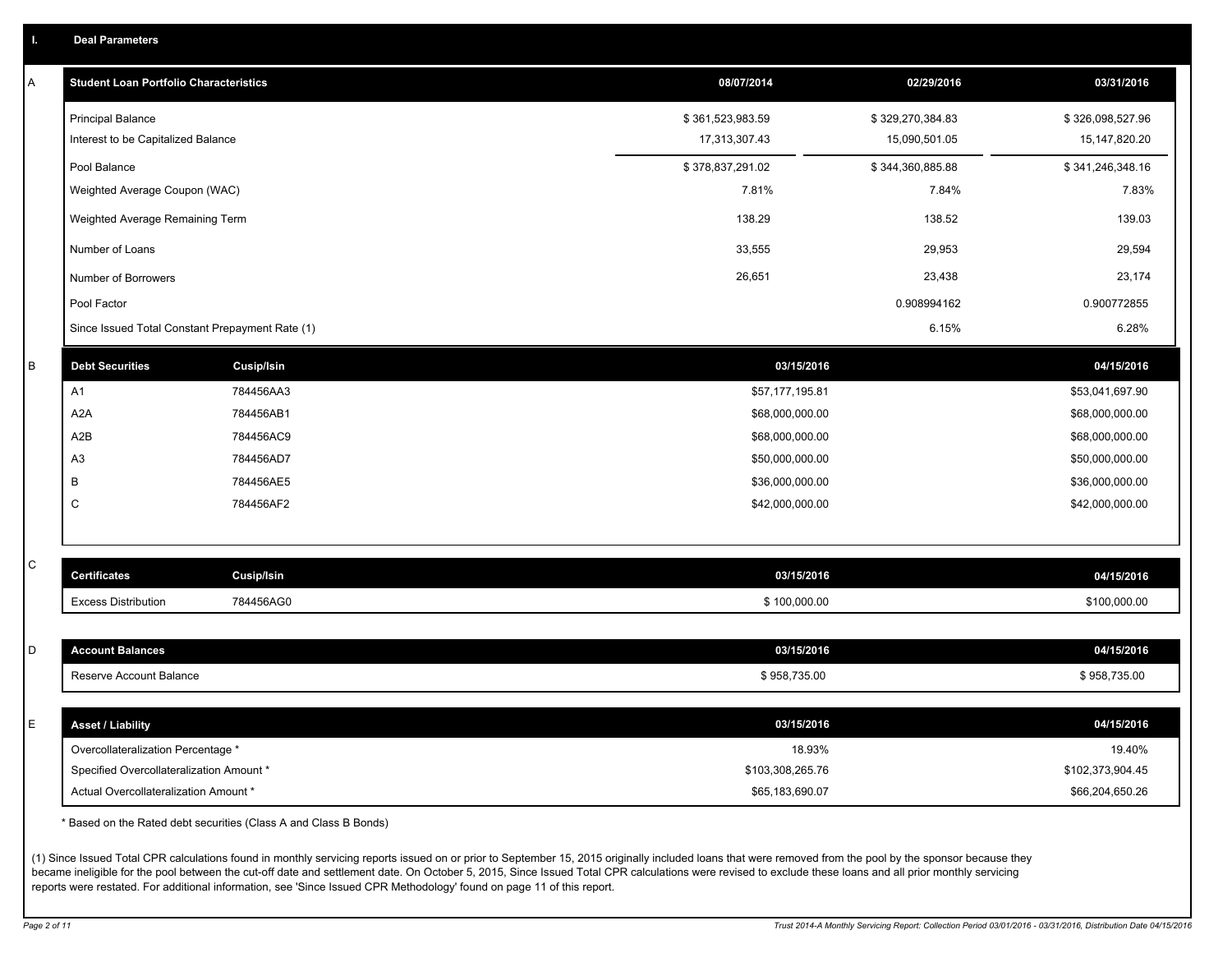### **II. 2014-A Trust Activity 03/01/2016 through 03/31/2016**

| Α | <b>Student Loan Principal Receipts</b>                           |                |
|---|------------------------------------------------------------------|----------------|
|   | <b>Borrower Principal</b>                                        | 3,686,175.36   |
|   | <b>Consolidation Activity Principal</b>                          | 0.00           |
|   | Seller Principal Reimbursement                                   | 0.00           |
|   | Servicer Principal Reimbursement                                 | 0.00           |
|   | Delinquent Principal Purchases by Servicer                       | 0.00           |
|   | <b>Other Principal Deposits</b>                                  | 0.00           |
|   | <b>Total Principal Receipts</b>                                  | \$3,686,175.36 |
| В | <b>Student Loan Interest Receipts</b>                            |                |
|   | <b>Borrower Interest</b>                                         | 1,312,023.72   |
|   | <b>Consolidation Activity Interest</b>                           | 0.00           |
|   | Seller Interest Reimbursement                                    | 0.00           |
|   | Servicer Interest Reimbursement                                  | (1,012.55)     |
|   | Delinquent Interest Purchases by Servicer                        | 0.00           |
|   | Other Interest Deposits                                          | 10,615.40      |
|   | <b>Total Interest Receipts</b>                                   | \$1,321,626.57 |
| С | <b>Recoveries on Realized Losses</b>                             | \$25,893.20    |
| D | <b>Investment Income</b>                                         | \$1,947.45     |
| Е | <b>Funds Borrowed from Next Collection Period</b>                | \$0.00         |
| F | <b>Funds Repaid from Prior Collection Period</b>                 | \$0.00         |
| G | Loan Sale or Purchase Proceeds                                   | \$0.00         |
| н | <b>Initial Deposits to Collection Account</b>                    | \$0.00         |
|   | <b>Excess Transferred from Other Accounts</b>                    | \$0.00         |
| J | <b>Borrower Benefit Reimbursements</b>                           | \$0.00         |
| Κ | <b>Gross Swap Receipt</b>                                        | \$0.00         |
| L | <b>Other Deposits</b>                                            | \$0.00         |
| М | <b>Other Fees Collected</b>                                      | \$0.00         |
| N | <b>AVAILABLE FUNDS</b>                                           | \$5,035,642.58 |
| O | Non-Cash Principal Activity During Collection Period             | \$514,318.49   |
| P | Aggregate Purchased Amounts by the Depositor, Servicer or Seller | \$0.00         |
| Q | Aggregate Loan Substitutions                                     | \$0.00         |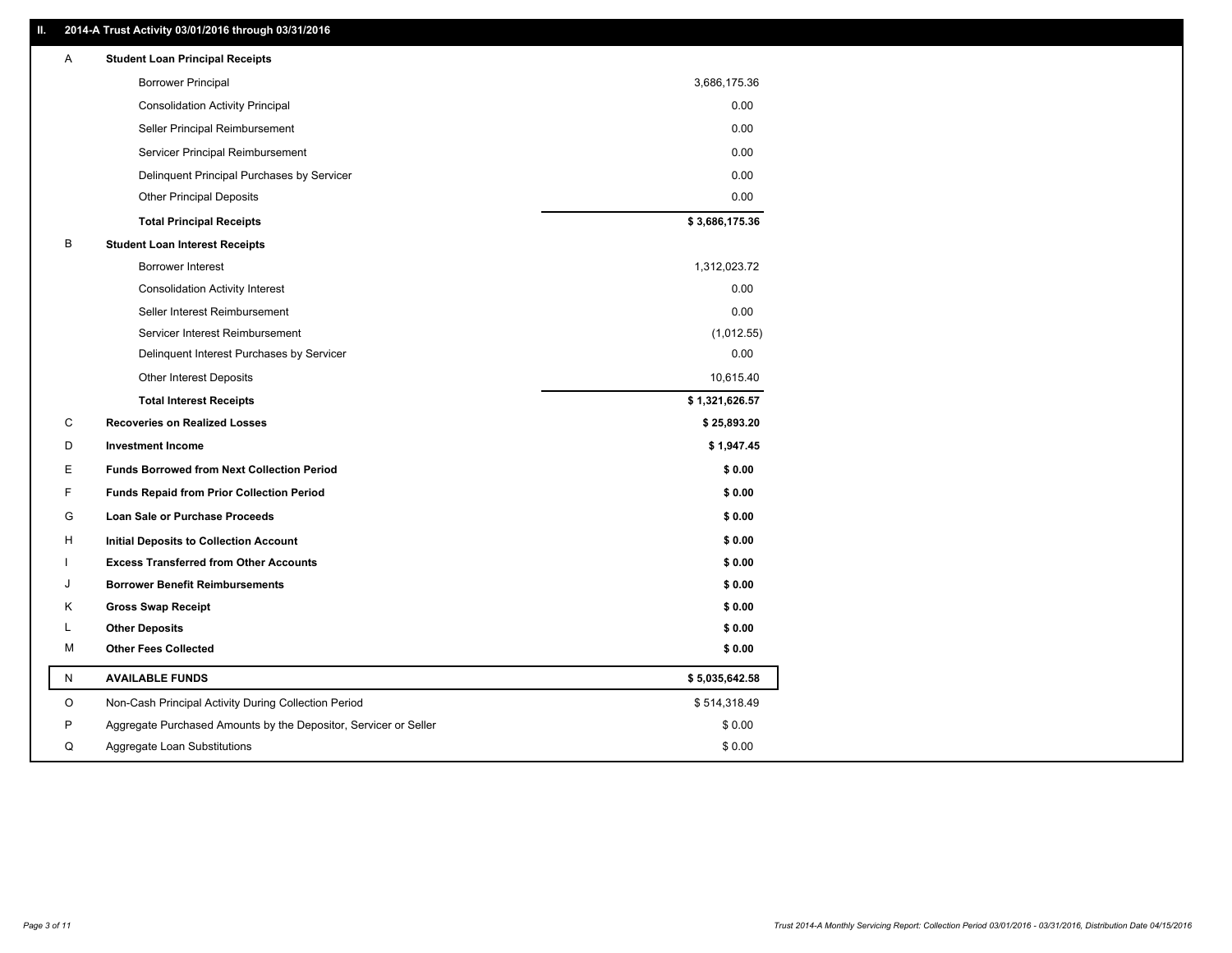|                   |                         |                          |         | 03/31/2016       |                | 02/29/2016               |         |                  |                |
|-------------------|-------------------------|--------------------------|---------|------------------|----------------|--------------------------|---------|------------------|----------------|
|                   |                         | <b>Wtd Avg</b><br>Coupon | # Loans | Principal        | % of Principal | <b>Wtd Avg</b><br>Coupon | # Loans | Principal        | % of Principal |
| INTERIM:          | IN SCHOOL               | 8.72%                    | 3,267   | \$32,512,569.82  | 9.970%         | 8.73%                    | 3,354   | \$33,471,296.36  | 10.165%        |
|                   | GRACE                   | 8.82%                    | 956     | \$9,269,676.00   | 2.843%         | 8.79%                    | 1,019   | \$9,798,946.88   | 2.976%         |
|                   | <b>DEFERMENT</b>        | 8.71%                    | 1,089   | \$11,014,323.80  | 3.378%         | 8.66%                    | 1,078   | \$10,875,535.53  | 3.303%         |
| <b>REPAYMENT:</b> | <b>CURRENT</b>          | 7.57%                    | 22,694  | \$251,685,859.65 | 77.181%        | 7.58%                    | 22,942  | \$254,663,242.32 | 77.342%        |
|                   | 31-60 DAYS DELINQUENT   | 8.43%                    | 318     | \$3,872,603.90   | 1.188%         | 8.80%                    | 315     | \$4,030,275.28   | 1.224%         |
|                   | 61-90 DAYS DELINQUENT   | 8.96%                    | 123     | \$1,648,623.65   | 0.506%         | 8.74%                    | 149     | \$1,966,104.96   | 0.597%         |
|                   | 91-120 DAYS DELINQUENT  | 8.74%                    | 106     | \$1,239,514.56   | 0.380%         | 8.76%                    | 96      | \$1,217,545.46   | 0.370%         |
|                   | 121-150 DAYS DELINQUENT | 9.26%                    | 66      | \$815,653.04     | 0.250%         | 8.79%                    | 57      | \$601,097.94     | 0.183%         |
|                   | 151-180 DAYS DELINQUENT | 8.69%                    | 42      | \$443,109.86     | 0.136%         | 9.08%                    | 48      | \$555,011.79     | 0.169%         |
|                   | > 180 DAYS DELINQUENT   | 9.09%                    | 43      | \$526,974.48     | 0.162%         | 8.82%                    | 53      | \$655,521.40     | 0.199%         |
|                   | FORBEARANCE             | 8.12%                    | 890     | \$13,069,619.20  | 4.008%         | 8.10%                    | 842     | \$11,435,806.91  | 3.473%         |
| <b>TOTAL</b>      |                         |                          | 29,594  | \$326,098,527.96 | 100.00%        |                          | 29,953  | \$329,270,384.83 | 100.00%        |

Percentages may not total 100% due to rounding \*

\*\* Smart Option Interest Only loans and \$25 Fixed Payment loans classified as in repayment whether student borrowers are in school, in grace, in deferment or required to make full principal and interest payments on their l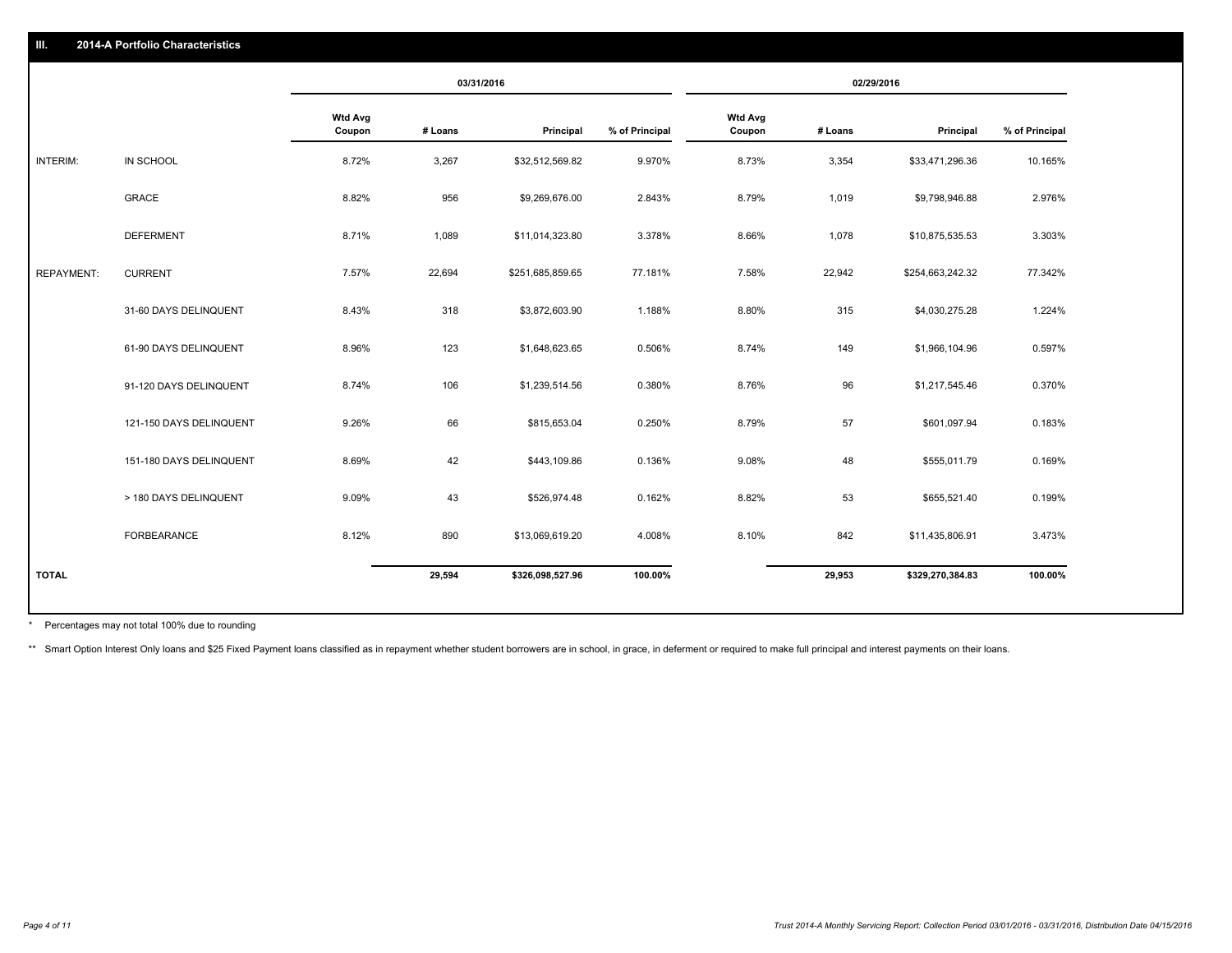|                                                         | 3/31/2016        | 2/29/2016        |
|---------------------------------------------------------|------------------|------------------|
| Pool Balance                                            | \$341,246,348.16 | \$344,360,885.88 |
| Total # Loans                                           | 29,594           | 29,953           |
| Total # Borrowers                                       | 23,174           | 23,438           |
| Weighted Average Coupon                                 | 7.83%            | 7.84%            |
| Weighted Average Remaining Term                         | 139.03           | 138.52           |
| Percent of Pool - Cosigned                              | 93.7%            | 93.7%            |
| Percent of Pool - Non Cosigned                          | 6.3%             | 6.3%             |
| Borrower Interest Accrued for Period                    | \$2,142,040.33   | \$2,029,332.68   |
| Outstanding Borrower Interest Accrued                   | \$16,610,454.63  | \$16,510,769.26  |
| Gross Principal Realized Loss - Periodic                | \$172,994.71     | \$217,393.01     |
| Gross Principal Realized Loss - Cumulative              | \$2,365,251.45   | \$2,192,256.74   |
| Delinquent Principal Purchased by Servicer - Periodic   | \$0.00           | \$0.00           |
| Delinquent Principal Purchased by Servicer - Cumulative | \$0.00           | \$0.00           |
| Recoveries on Realized Losses - Periodic                | \$25,893.20      | \$4,682.44       |
| Recoveries on Realized Losses - Cumulative              | \$115,620.79     | \$89,727.59      |
| Net Losses - Periodic                                   | \$147,101.51     | \$212,710.57     |
| Net Losses - Cumulative                                 | \$2,249,630.66   | \$2,102,529.15   |
| <b>Cumulative Gross Defaults</b>                        | \$2,365,251.45   | \$2,192,256.74   |
| Change in Gross Defaults                                | \$172,994.71     | \$217,393.01     |
| Non-Cash Principal Activity - Capitalized Interest      | \$694,161.08     | \$1,091,880.09   |
| Since Issued Total Constant Prepayment Rate (CPR) (1)   | 6.28%            | 6.15%            |
| Loan Substitutions                                      | \$0.00           | \$0.00           |
| <b>Cumulative Loan Substitutions</b>                    | \$0.00           | \$0.00           |
| <b>Unpaid Master Servicing Fees</b>                     | \$0.00           | \$0.00           |
| <b>Unpaid Sub-Servicing Fees</b>                        | \$0.00           | \$0.00           |
| <b>Unpaid Administration Fees</b>                       | \$0.00           | \$0.00           |
| Unpaid Carryover Master Servicing Fees                  | \$0.00           | \$0.00           |
| Unpaid Carryover Sub-Servicing Fees                     | \$0.00           | \$0.00           |
| Note Interest Shortfall                                 | \$0.00           | \$0.00           |

(1) Since Issued Total CPR calculations found in monthly servicing reports issued on or prior to September 15, 2015 originally included loans that were removed from the pool by the sponsor because they became ineligible for the pool between the cut-off date and settlement date. On October 5, 2015, Since Issued Total CPR calculations were revised to exclude these loans and all prior monthly servicing reports were restated. For additional information, see 'Since Issued CPR Methodology' found on page 11 of this report.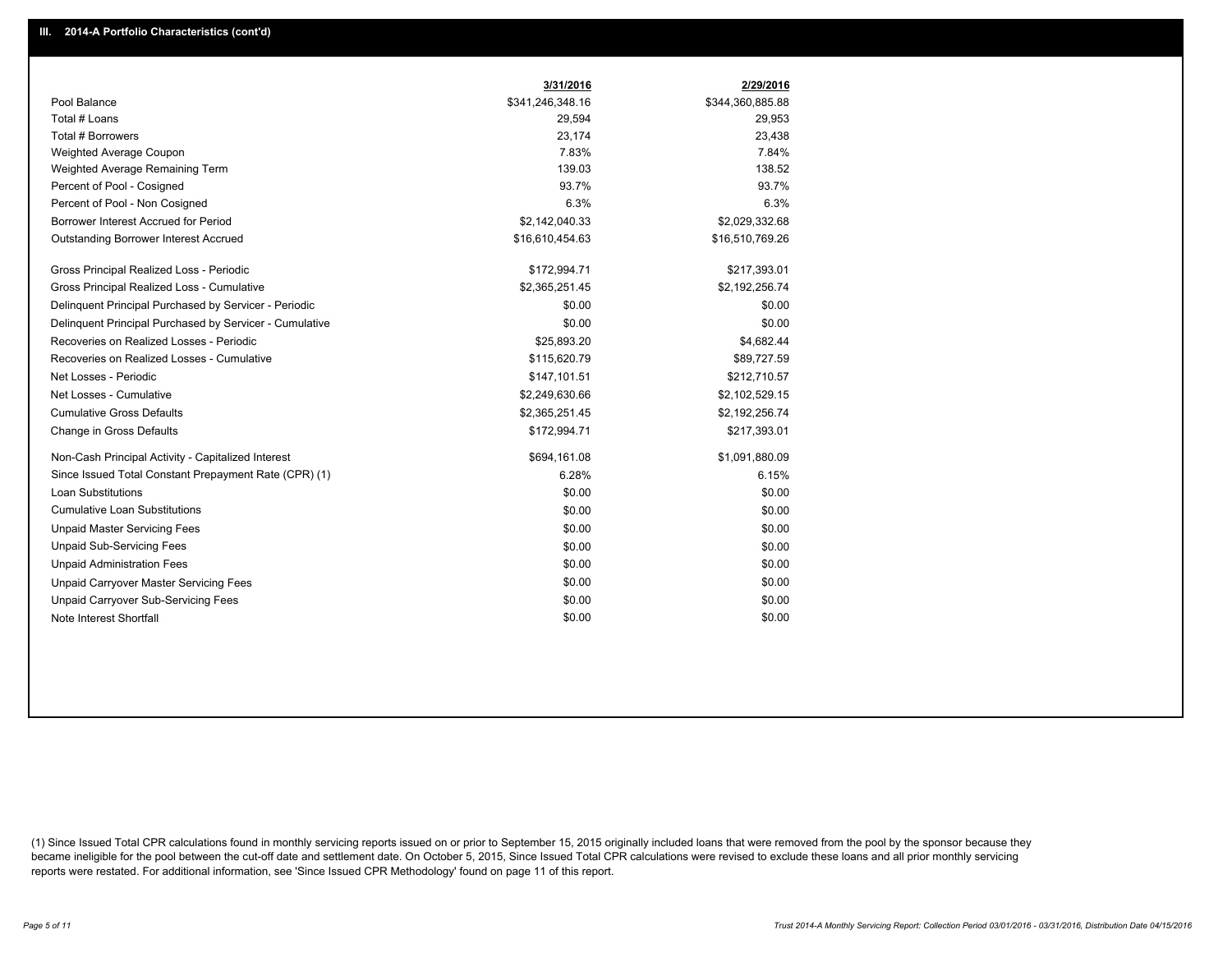## **IV. 2014-A Portfolio Statistics by Loan Program**

|                                                       | Weighted<br><b>Average Coupon</b> | # LOANS | \$ AMOUNT        | $%$ *    |
|-------------------------------------------------------|-----------------------------------|---------|------------------|----------|
| - Smart Option Deferred Loans                         | 8.28%                             | 13,770  | \$142,353,580.24 | 43.654%  |
| - Smart Option Fixed Pay Loans                        | 7.86%                             | 8,745   | \$114,547,804.08 | 35.127%  |
| - Smart Option Interest-Only Loans                    | 6.80%                             | 7,079   | \$69,197,143.64  | 21.220%  |
| - Other Loan Programs                                 | $0.00\%$                          | 0.00    | \$0.00           | 0.000%   |
| <b>Total</b>                                          | 7.83%                             | 29,594  | \$326,098,527.96 | 100.000% |
| Prime Indexed Loans -- Monthly Reset Adjustable       |                                   |         | \$0.00           |          |
| Prime Indexed Loans -- Monthly Reset Non-Adjustable   |                                   |         | \$0.00           |          |
| Prime Indexed Loans -- Quarterly Reset Adjustable     |                                   |         | \$0.00           |          |
| Prime Indexed Loans -- Quarterly Reset Non-Adjustable |                                   |         | \$0.00           |          |
| Prime Indexed Loans -- Annual Reset                   |                                   |         | \$0.00           |          |
| T-Bill Indexed Loans                                  |                                   |         | \$0.00           |          |
| Fixed Rate Loans                                      |                                   |         | \$48,132,179.15  |          |
| <b>LIBOR Indexed Loans</b>                            |                                   |         | \$293,114,169.01 |          |
|                                                       |                                   |         |                  |          |

\* Note: Percentages may not total 100% due to rounding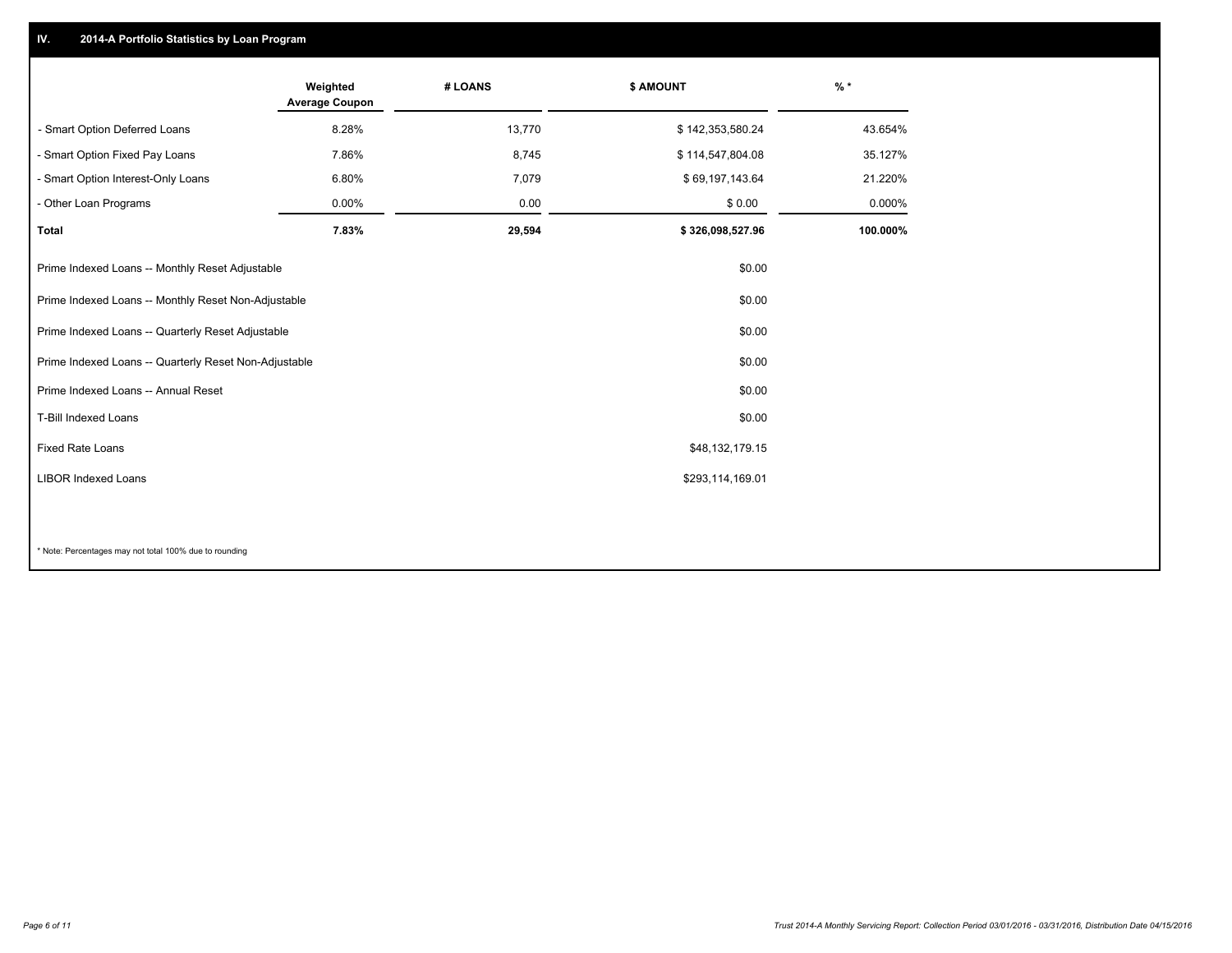| V. |       | 2014-A Reserve Account and Principal Distribution Calculations                                                                                                                                                        |                  |  |
|----|-------|-----------------------------------------------------------------------------------------------------------------------------------------------------------------------------------------------------------------------|------------------|--|
| А. |       | <b>Reserve Account</b>                                                                                                                                                                                                |                  |  |
|    |       | Specified Reserve Account Balance                                                                                                                                                                                     | \$958,735.00     |  |
|    |       | Actual Reserve Account Balance                                                                                                                                                                                        | \$958,735.00     |  |
| В. |       | <b>Principal Distribution Amount</b>                                                                                                                                                                                  |                  |  |
|    | j.    | Class A Notes Outstanding                                                                                                                                                                                             | \$243,177,195.81 |  |
|    | ii.   | Pool Balance                                                                                                                                                                                                          | \$341,246,348.16 |  |
|    | iii.  | First Priority Principal Distribution Amount (i - ii)                                                                                                                                                                 | \$0.00           |  |
|    |       |                                                                                                                                                                                                                       |                  |  |
|    | iv.   | Class A and B Notes Outstanding                                                                                                                                                                                       | \$279,177,195.81 |  |
|    | v.    | First Priority Principal Distribution Amount                                                                                                                                                                          | \$0.00           |  |
|    | vi.   | Pool Balance                                                                                                                                                                                                          | \$341,246,348.16 |  |
|    | vii.  | Specified Overcollateralization Amount                                                                                                                                                                                | \$102,373,904.45 |  |
|    |       | viii. Regular Principal Distribution Amount (iv - v) - (vi - vii)                                                                                                                                                     | \$40,304,752.10  |  |
|    |       |                                                                                                                                                                                                                       |                  |  |
|    | ix.   | Notes Outstanding                                                                                                                                                                                                     | \$321,177,195.81 |  |
|    | х.    | First Priority Principal Distribution Amount                                                                                                                                                                          | \$0.00           |  |
|    | xi.   | Regular Principal Distribution Amount                                                                                                                                                                                 | \$40,304,752.10  |  |
|    | xii.  | Available Funds (after payment of waterfall items A through J) *                                                                                                                                                      | \$0.00           |  |
|    | xiii. | Additional Principal Distribution Amount (min(ix - x - xi, xiii))                                                                                                                                                     | \$0.00           |  |
|    |       | * Represents 50% of value if the principal balance of the notes is greater than 10% of initial principal balance of the notes or the Class A and Class B note are reduced to 0, otherwise the full<br>value is shown. |                  |  |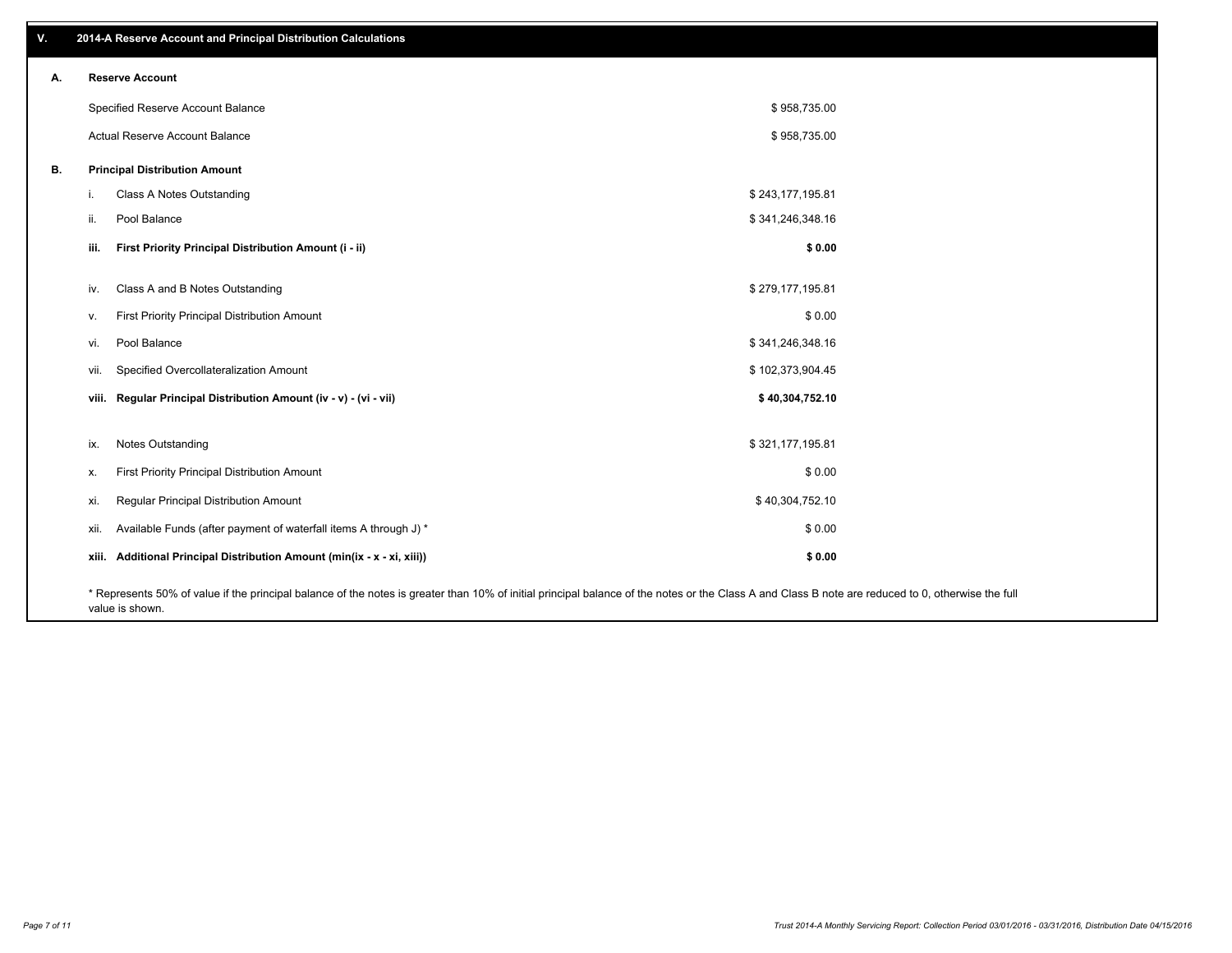| VI. |  | 2014-A Waterfall for Distributions |  |  |  |
|-----|--|------------------------------------|--|--|--|
|-----|--|------------------------------------|--|--|--|

|                                                                                        | Paid             | <b>Funds Balance</b> |
|----------------------------------------------------------------------------------------|------------------|----------------------|
| <b>Total Available Funds</b>                                                           |                  | \$5,035,642.58       |
| <b>Trustee Fees</b><br>A                                                               | \$0.00           | \$5,035,642.58       |
| B<br>i. Master Servicing Fees                                                          | \$13,749.57      | \$5,021,893.01       |
| ii. Sub-Servicing Fees                                                                 | \$207,055.11     | \$4,814,837.90       |
| $\mathsf C$<br>i. Administration Fees                                                  | \$6,667.00       | \$4,808,170.90       |
| ii. Unreimbursed Administrator Advances plus any Unpaid                                | \$0.00           | \$4,808,170.90       |
| D<br>Class A Noteholders Interest Distribution Amount                                  | \$395,172.99     | \$4,412,997.91       |
| Е<br><b>First Priority Principal Payment</b>                                           | \$0.00           | \$4,412,997.91       |
| F<br>Class B Noteholders Interest Distribution Amount                                  | \$120,000.00     | \$4,292,997.91       |
| G<br>Class C Noteholders Interest Distribution Amount                                  | \$157,500.00     | \$4,135,497.91       |
| H<br>Reinstatement Reserve Account                                                     | \$0.00           | \$4,135,497.91       |
| T.<br>Regular Principal Distribution                                                   | \$4,135,497.91   | \$0.00               |
| J<br>i. Carryover Master Servicing Fees                                                | \$0.00           | \$0.00               |
| ii. Carryover Sub-servicing Fees                                                       | \$0.00           | \$0.00               |
| Κ<br>Additional Principal Distribution Amount                                          | \$0.00           | \$0.00               |
| L.                                                                                     | \$0.00           | \$0.00               |
| Unpaid Expenses of Trustee                                                             |                  |                      |
| M<br>Unpaid Expenses of Administrator                                                  | \$0.00           | \$0.00               |
| Remaining Funds to the Excess Distribution Certificateholder<br>N                      | \$0.00           | \$0.00               |
| <b>Waterfall Conditions</b>                                                            |                  |                      |
| <b>Class C Noteholders' Interest Distribution Condition</b>                            |                  |                      |
| Pool Balance<br>i.                                                                     | \$341,246,348.16 |                      |
| ii.<br>Class A and B Notes Outstanding                                                 | \$279,177,195.81 |                      |
| Class C Noteholders' Interest Distribution Ratio (i / ii)<br>iii.                      | 122.23%          |                      |
| Minimum Ratio<br>iv.                                                                   | 110.00%          |                      |
| Is the Class C Noteholders' Interest Distribution Condition Satisfied (iii > iv)<br>٧. | Υ                |                      |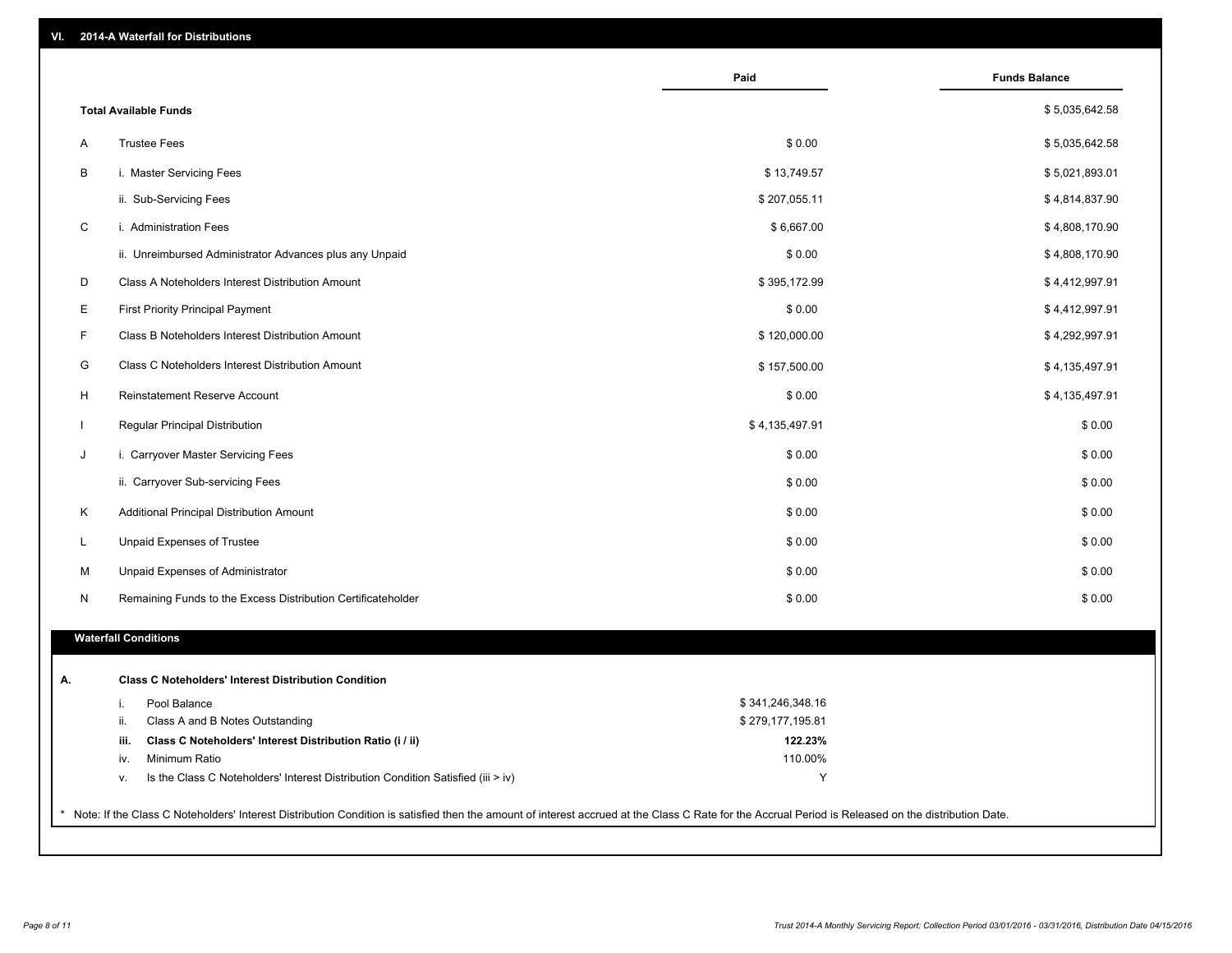| <b>Distribution Amounts</b>                                |                         |                         |                         |
|------------------------------------------------------------|-------------------------|-------------------------|-------------------------|
|                                                            | A1                      | A <sub>2</sub> A        | A <sub>2</sub> B        |
| Cusip/Isin                                                 | 784456AA3               | 784456AB1               | 784456AC9               |
| <b>Beginning Balance</b>                                   | \$57,177,195.81         | \$68,000,000.00         | \$68,000,000.00         |
| Index                                                      | <b>LIBOR</b>            | <b>FIXED</b>            | <b>LIBOR</b>            |
| Spread/Fixed Rate                                          | 0.50%                   | 3.05%                   | 1.15%                   |
| Record Date (Days Prior to Distribution)                   | 1 NEW YORK BUSINESS DAY | 1 NEW YORK BUSINESS DAY | 1 NEW YORK BUSINESS DAY |
| <b>Accrual Period Begin</b>                                | 3/15/2016               | 3/15/2016               | 3/15/2016               |
| <b>Accrual Period End</b>                                  | 4/15/2016               | 4/15/2016               | 4/15/2016               |
| Daycount Fraction                                          | 0.08611111              | 0.08333333              | 0.08611111              |
| Interest Rate*                                             | 0.93620%                | 3.05000%                | 1.58620%                |
| <b>Accrued Interest Factor</b>                             | 0.000806172             | 0.002541667             | 0.001365894             |
| <b>Current Interest Due</b>                                | \$46,094.67             | \$172,833.33            | \$92,880.82             |
| Interest Shortfall from Prior Period Plus Accrued Interest | $\mathsf{\$}$ -         | $\mathsf{\$}$ -         | $S -$                   |
| <b>Total Interest Due</b>                                  | \$46,094.67             | \$172,833.33            | \$92,880.82             |
| <b>Interest Paid</b>                                       | \$46,094.67             | \$172,833.33            | \$92,880.82             |
| <b>Interest Shortfall</b>                                  | $\mathsf{\$}$ -         | $\mathsf{\$}$ -         | $S -$                   |
| <b>Principal Paid</b>                                      | \$4,135,497.91          | $\mathsf{\$}$ -         | $S -$                   |
| <b>Ending Principal Balance</b>                            | \$53,041,697.90         | \$68,000,000.00         | \$68,000,000.00         |
| Paydown Factor                                             | 0.035046592             | 0.000000000             | 0.000000000             |
| <b>Ending Balance Factor</b>                               | 0.449505914             | 1.000000000             | 1.000000000             |

\* Pay rates for Current Distribution. For the interest rates applicable to the next distribution date, please see https://www.salliemae.com/about/investors/data/SMBabrate.txt.

**VII. 2014-A Distributions**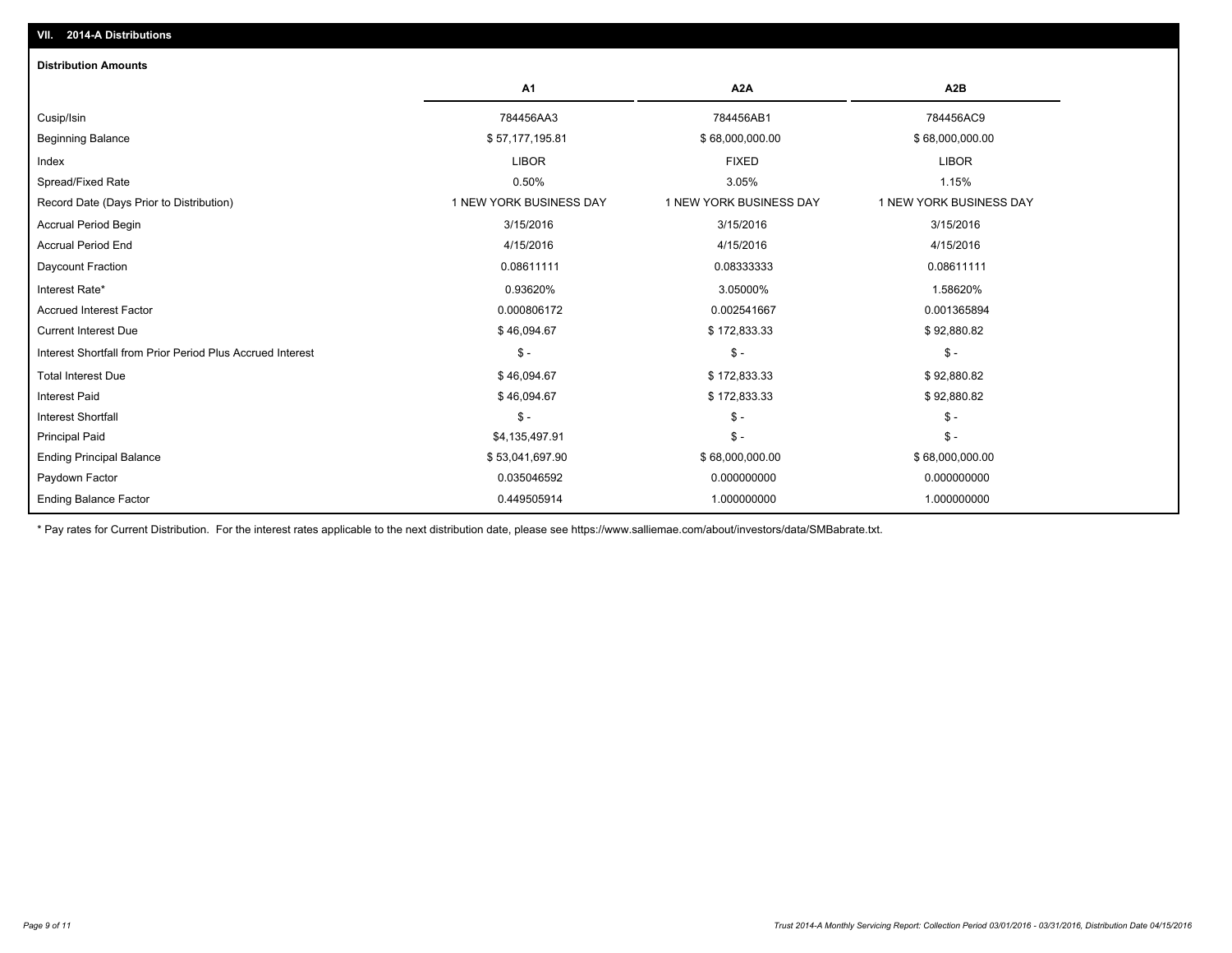| <b>Distribution Amounts</b>                                |                         |                         |                         |
|------------------------------------------------------------|-------------------------|-------------------------|-------------------------|
|                                                            | A3                      | в                       | С                       |
| Cusip/Isin                                                 | 784456AD7               | 784456AE5               | 784456AF2               |
| <b>Beginning Balance</b>                                   | \$50,000,000.00         | \$36,000,000.00         | \$42,000,000.00         |
| Index                                                      | <b>LIBOR</b>            | <b>FIXED</b>            | <b>FIXED</b>            |
| Spread/Fixed Rate                                          | 1.50%                   | 4.00%                   | 4.50%                   |
| Record Date (Days Prior to Distribution)                   | 1 NEW YORK BUSINESS DAY | 1 NEW YORK BUSINESS DAY | 1 NEW YORK BUSINESS DAY |
| <b>Accrual Period Begin</b>                                | 3/15/2016               | 3/15/2016               | 3/15/2016               |
| <b>Accrual Period End</b>                                  | 4/15/2016               | 4/15/2016               | 4/15/2016               |
| Daycount Fraction                                          | 0.08611111              | 0.08333333              | 0.08333333              |
| Interest Rate*                                             | 1.93620%                | 4.00000%                | 4.50000%                |
| <b>Accrued Interest Factor</b>                             | 0.001667283             | 0.003333333             | 0.003750000             |
| <b>Current Interest Due</b>                                | \$83,364.17             | \$120,000.00            | \$157,500.00            |
| Interest Shortfall from Prior Period Plus Accrued Interest | $$ -$                   | $\mathcal{S}$ -         | $\mathsf{\$}$ -         |
| <b>Total Interest Due</b>                                  | \$83,364.17             | \$120,000.00            | \$157,500.00            |
| <b>Interest Paid</b>                                       | \$83,364.17             | \$120,000.00            | \$157,500.00            |
| <b>Interest Shortfall</b>                                  | $S -$                   | $\mathcal{S}$ -         | $\mathsf{\$}$ -         |
| <b>Principal Paid</b>                                      | $S -$                   | $\mathsf{\$}$ -         | $\mathsf{\$}$ -         |
| <b>Ending Principal Balance</b>                            | \$50,000,000.00         | \$36,000,000.00         | \$42,000,000.00         |
| Paydown Factor                                             | 0.000000000             | 0.000000000             | 0.000000000             |
| <b>Ending Balance Factor</b>                               | 1.000000000             | 1.000000000             | 1.000000000             |
|                                                            |                         |                         |                         |

\* Pay rates for Current Distribution. For the interest rates applicable to the next distribution date, please see https://www.salliemae.com/about/investors/data/SMBabrate.txt.

**VII. 2014-A Distributions**